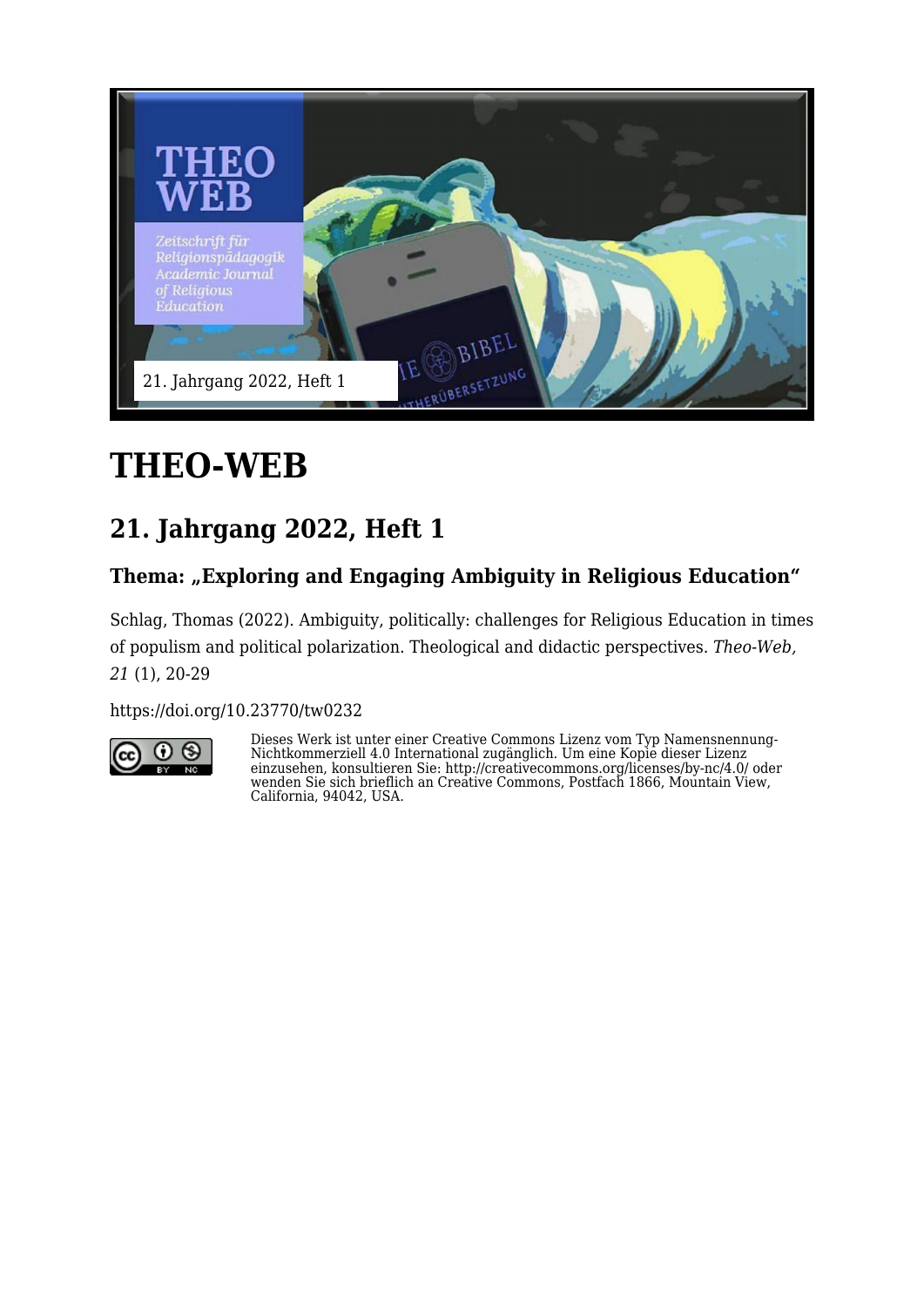## **Ambiguity, politically: challenges for Religious Education in times of populism and political polarization. Theological and didactic perspectives**

#### von

Thomas Schlag

#### *Abstract*

*Gerade in den gegenwärtigen Zeiten der Krise und der vielfältigen Infragestellung demokratischer Regeln und Prozesse ist die Demokratie wesentlich auf öffentliche Deliberation angewiesen und erfordert daher Lernprozesse und den Erwerb notwendiger Fähigkeiten im Umgang mit politischen Ambiguitäten. Für die Bildung und Kultivierung eines demokratischen Bewusstseins, das von erheblicher Bedeutung ist, um antidemokratischen Haltungen und Praktiken wirksam zu begegnen, muss religiöse Bildung eine spezifische Rolle und Verantwortung übernehmen. Ausgehend von einer grundsätzlich intersubjektiven Ausrichtung auf den Erwerb und die Kultivierung von Ambiguitätstoleranz leistet der Religionsunterricht einen spezifisch theologischen Beitrag, indem er Aspekte der Menschenwürde und Anerkennung des Anderen sowie der Gleichheit unabhängig von Geschlecht, Herkunft, Rasse oder Religion, zur Sprache bringt.*

*Especially in current times of crisis and various challenges to democratic rules and processes, democracy is fundamentally dependent on public deliberation and therefore requires processes of learning and acquiring the necessary skills in dealing with political ambiguities. For the formation and cultivation of democratic consciousness, which is of great urgency in order to oppose anti-democratic attitudes and practices effectively, religious education has to take up a specific role and responsibility. From a fundamentally intersubjective orientation towards the acquisition and cultivation of tolerance of ambiguity, religious education contributes specifically in a theological sense by raising aspects of human dignity and the recognition of the other, equality regardless of gender, origin, race or religion.*

*Schlagwörter: Demokratie, Populismus, Toleranz, Ambiguität, Würde, Religiöse Bildung, Religionsunterricht*

*Keywords: democracy, populism, tolerance, ambiguity, dignity, Religious Education*

### **Introduction1)**

<sup>1)</sup> This article is an extended and actualized version of an article in German under the title "Demokratie/Populismus". In: Simojoki, H. / Körtner, U.H.J. / Rothgangel, M. (Hg.) (2022): Ethische Kernthemen. Lebensweltlich – theologisch-ethisch – didaktisch (Theologie für Lehrerinnen und Lehrer 4), Göttingen: Vandenhoeck & Ruprecht, 74-84.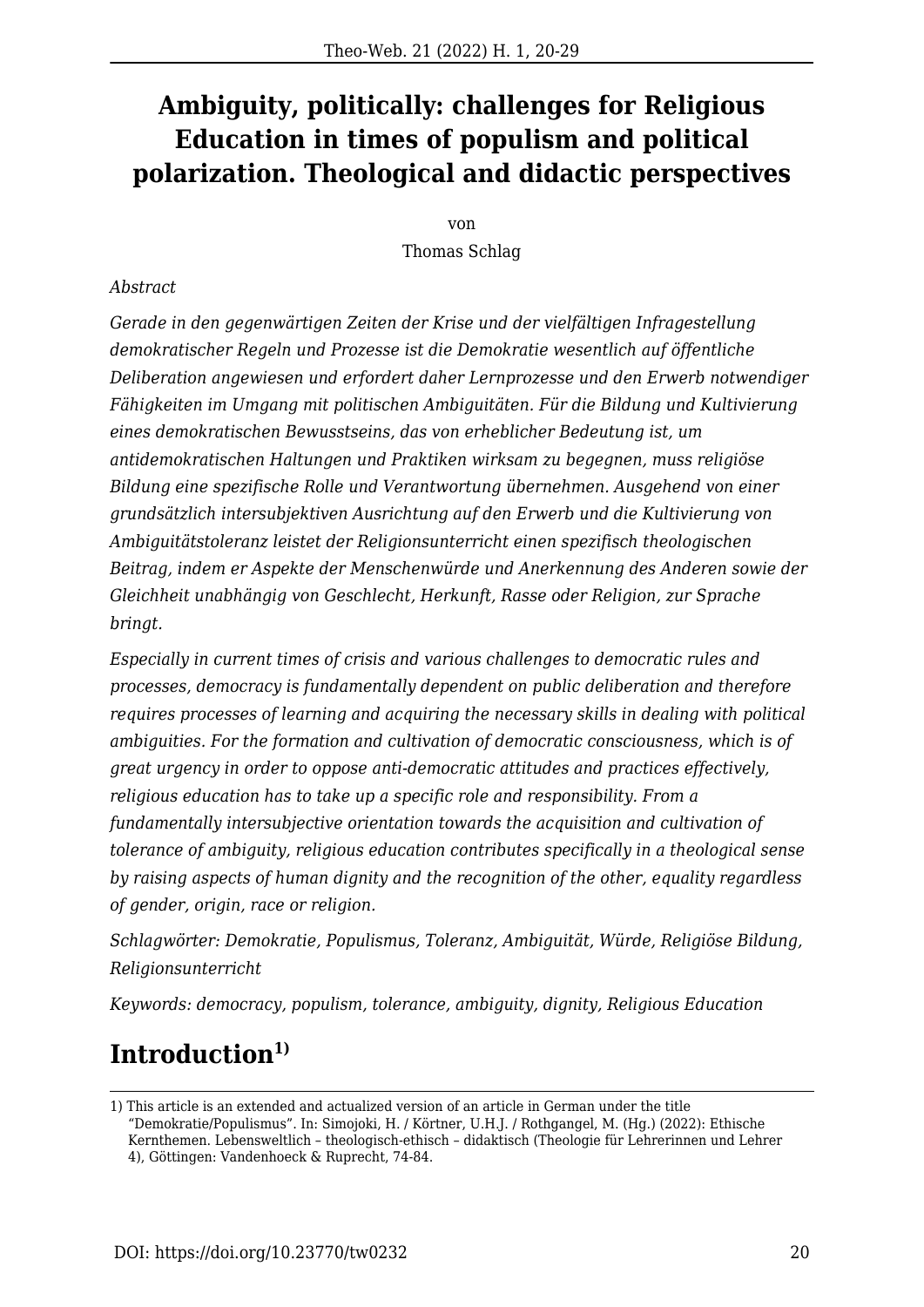Democracy as a form and mode of operation in terms of rule, government and life itself is considered a natural feature of social life in societies where it has grown historically, is constitutionally guaranteed and is politically implemented. Nevertheless, democracy cannot be taken for granted. Rather, in order to achieve legitimacy and stability, it requires constant, often extremely small-scale shaping, as well as laborious processes of development, not to mention an attitude of trust and patience, or as Max Weber said for politics: "it is like slowly drilling through thick boards: with patience and passion" (Weber, 1919, 66). This alone is the first fundamental ambiguity of all political life: ambiguity understood here as the fact and coexistence of a plurality of occasionally contradictory beliefs and truths (Bauer, 2011; 2018). Plurality is taken to mean "the fact that not man, but many men live on earth and populate the world." (Arendt, 2007, 17). The fact that people exist "in the plural", according to Arendt, is a fundamental precondition of "the political" and consequently of democracy - and at the same time it is part of this culture to build up, enhance and strengthen the competence of constructively dealing with this ambiguity.

Therefore, it is a characteristic of democratic life that "work on democracy" and its different claims to truth takes place on many levels and in diverse forms. In addition to the classic democratic decision-making bodies, this includes a large number of other institutions and organisations that participate in shaping democratic life and that make burning issues, discussion processes and decisions publicly transparent.

It is of eminent political and also considerable pedagogical relevance for such a discursive and ambiguity-sensitive democratic basic attitude that individual citizens, and thus also children and young people, can participate in its shaping in an empowered way: "Only democracy offers people the chance to participate comprehensively in the formation of wills and decision-making and to take their affairs into their own hands." (Vorländer, 2020, 125).

For this to succeed, democracy is essentially dependent on learning and acquiring the adequate skills in dealing with factual ambiguities and contradictions. Tolerance of ambiguity (for the development of this term see Frenkel-Brunswik, 1996) can therefore be characterised by the "ability to perceive and endure diversity, contradiction, ambiguity and multiperspectivity, to seek them out, generate them, value them and deal creatively with the inevitable ambiguity of the world" (Klessmann 2018, 48). In this respect, the cultivation of a democratic consciousness is considerably dependent on a legal system which provides the necessary educational opportunities and chances for participation on an equal footing. In this sense, all the principles of democratic coexistence are closely connected to the goals and practices of formal and non-formal school education, and thus also to the self-understanding and aims of religious education.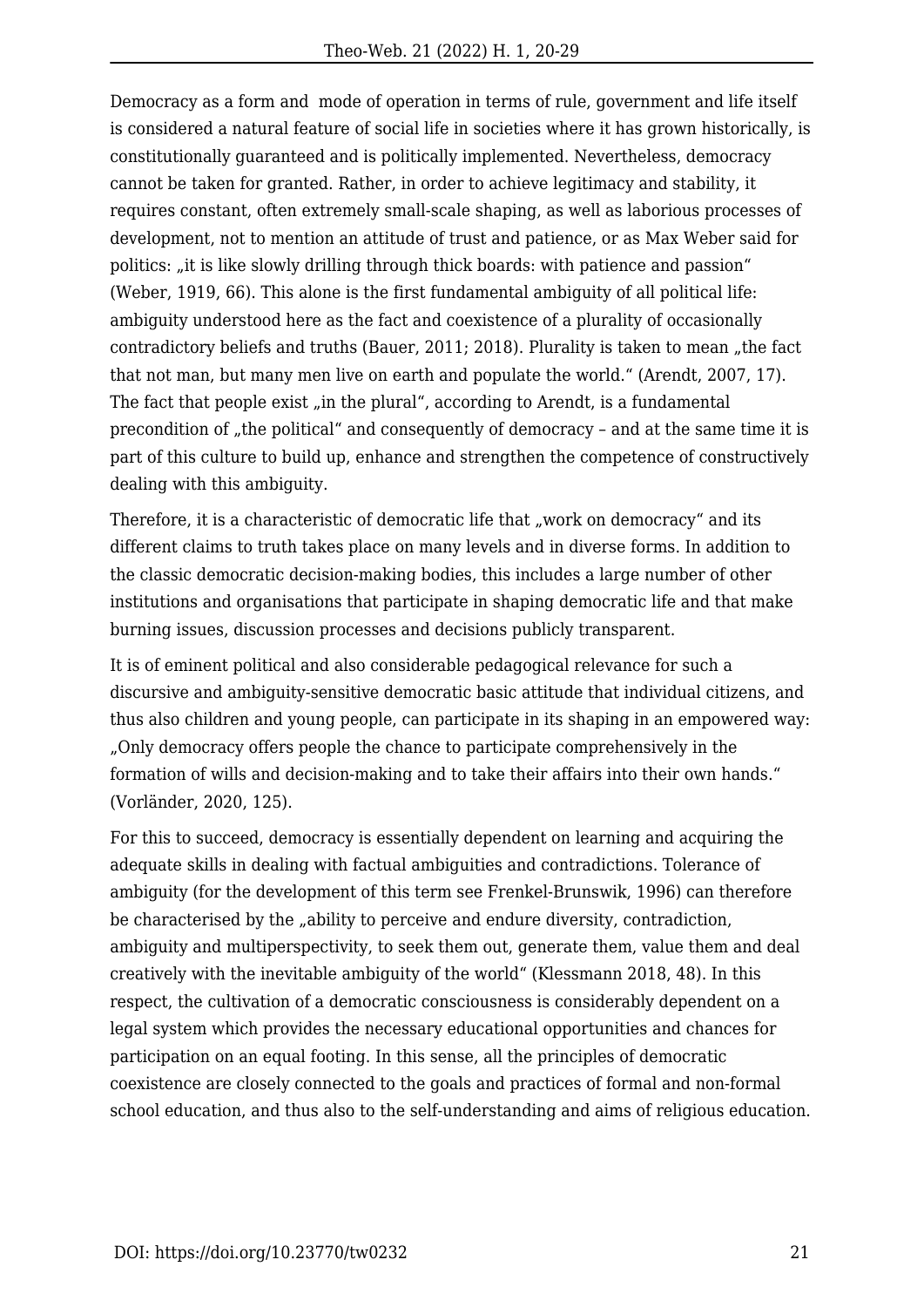# **1 Educational challenges in times of populism and polarisation**

Such an admittedly ideal image of democracy, tolerance of ambiguity and the educational practice conducive to it must be called to mind particularly clearly at present. In recent times, a series of developments and debates have emerged that have significantly called into question both the basic principles and the procedural mechanisms of the democratic system and have thus become a central issue for all educational practices.

This brings a second essential aspect of political ambiguity into view. To put it briefly: it seems as if there is hardly any space or sensitivity left for the factual ambiguities of political and social life. On the one hand, this is the case where a decline of classical democracy is stated: in the shadow of political orchestrations, the actual, real politics is accused of being made by elected governments and elites who primarily represent the interests of the private sector. On the other hand, movements such as Pegida or, in the parliamentary context of the AfD (Alternative für Deutschland), a form of right-wing populist fundamental criticism is emerging. Populist phenomena are a kind of identitarian and culture-warring self-assurance with exclusion dynamics according to a "friend-foe thinking" (cf. Müller, 2016). In the context of the COVID19 pandemic, which has now lasted for more than two years, completely new manifestations of a democracy-sceptical and conspiracy-theoretical movement have emerged in the light of health policy measures and their contestation, which undoubtably significantly and presumably also fundamentally question the peaceful interaction of different political forces.

In connection with this, an increased moralisation of politics must be ascertained, which makes compromises more difficult to reach and limits the ability to act politically (cf. Mudde & Kaltwasser, 2017). Accordingly and again another aspect of ambiguity, populism should not be understood as a countermovement to post-democratic tendencies, but rather leads primarily to their intensification (cf. Crouch, 2012; 2021).

Not least due to digital communication, this is at the same time often combined with antisemitic conspiracy allegations and anti-democratic radicalisation tendencies. In the quise of the supposedly unquestionable "disenfranchisement" of the people and "ignorance of the actual will of the people", this leads not only to defamation of the political and social "elites", but also, at least indirectly, to fundamental questioning of the basic democratic principles, exacerbated by forms of articulation that are hardly manageable and that are even less controllable in digital terms.

In connection with the dimension of ambiguity, this means: intolerance of ambiguity is the "inability to bear ambiguity" and the inability to "bear ambiguous and contradictory facts", while <sub>n</sub>a rigid, inflexible, obsessive attitude prevails. In this context, nuances and complexities are rejected because they irritate people, a defensive tendency closely related to a negative attitude towards otherness and the rejection of the culturally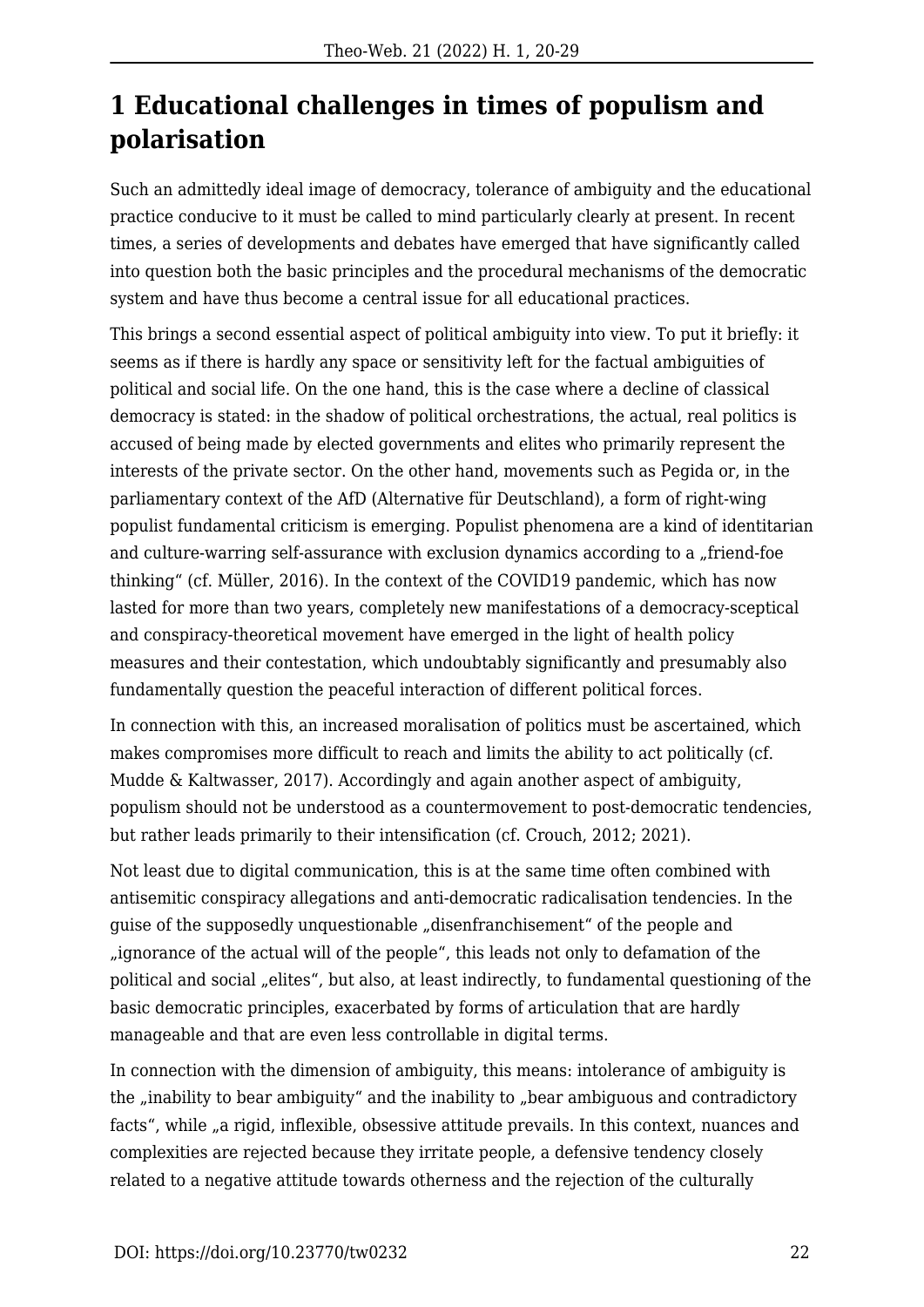foreign." (Stangl, 2020).

In this respect, democracy is quite precarious. This is especially evident on a global scale in light of the fact that only around  $8\%$  of the world population live in functioning  $\eta$  full democracies". A number of observations suggest that democracies can also die (cf. Levitsky & Ziblatt, 2018).

For this reason, the formation and cultivation of democratic consciousness is currently of great urgency in order to counter such anti-democratic attitudes and practices effectively. For this cultivation of democratic maturity, media-critical education is necessary as early as childhood and adolescence: "For the alternative to all-explanatory conspiracy theories is not the uncritical acceptance and adherence to 'official' truth versions and measures, but the ability to critically and reflectively engage with them. This, however, presupposes the ability to endure uncertainty and ambiguity for a certain period of time. And this is precisely the basic definition of tolerance of ambiguity." (Lenz, 2021).

Therefore, there are considerable challenges for religious education, not only with regard to the standards of democratic coexistence, but also for dealing with populism, as well as antisemitic tendencies often associated with it. For a critical and at the same time indepth examination of these phenomena, the specific potential of religious education must be intensively reflected upon and brought into play in a powerful and energetic way in pedagogical terms.

### **2 Theological-ethical perspectives**

The task of religious education for cultivation of democratic consciousness and criticism of anti-democratic basic attitudes requires, first of all, a historical and theological-ethical clarification. The historical course of events, especially in "official church" writings, shows essential ethical-theological decisions which are therefore of programmatic, orientational and current relevance up to the present day. First of all, it must be said that, historically, German churches and theology have been extremely hesitant to enter into a positive relationship with the post-war democratic order. This long-lasting reticence is not least due to the fact that, for a long time, they did not know how to enter into a constructive relationship with a state that consciously renounced religious figures as justification for its constitutional principles. A theologically reflected acceptance of the overall democratic-pluralistic structure and its active support thus only came about many decades after the establishment of the democratic constitutional state. This took place in detail for the first time on the Protestant side in the so-called democracy memorandum (EKD, 1985).

Here the primary justification for a positive attitude towards democracy was seen – and this remains practically unchanged to the present day – in the constitutional foundation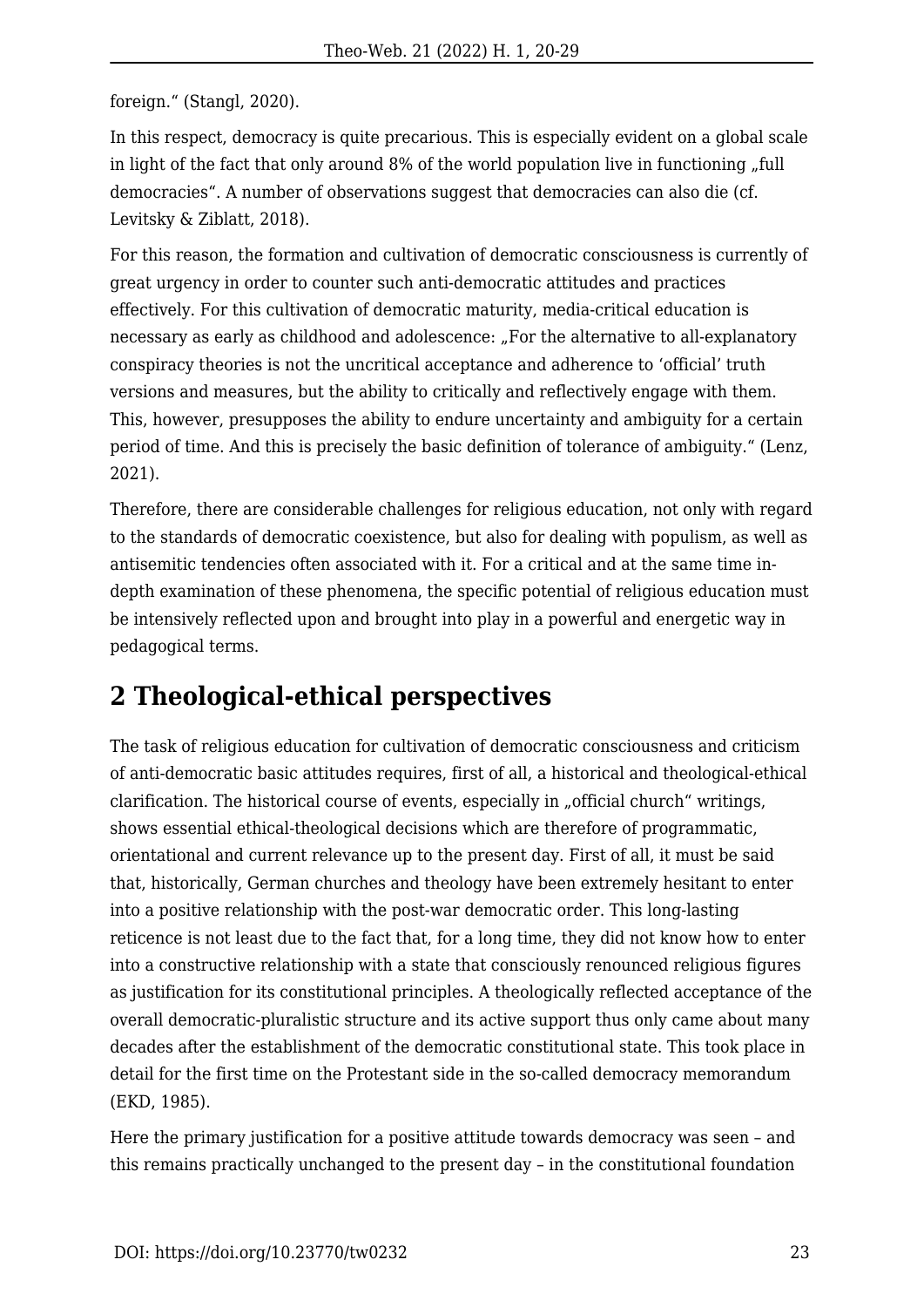of human dignity, which was consistently linked to the theological figure of the image of God. The compatibility of the democratically anchored principle of human dignity with the Christian image of man was worked out with the help of a basic anthropologicalcreative-theological figure. Also, through the basic epistemological figure of plural possibilities of interpreting Christian truth, space was created for a theologically and ethically based recognition of the plurality of political and social convictions, as well as plural truth claims.

In ecumenical terms, theological appreciation of democracy has been made clear in recent years in the form of several programmatic declarations. In these, "the churches encourage the appreciation of democracy and the use of its opportunities" (Kirchenamt & DBK, 2006, 15) and here also show with theological justification the importance of Christian action for democracy. In addition, and with surprisingly strong acceptance of the concept of morality (Sittlichkeit), this has recently been taken further in terms of education: "Participation in the democratic dispute of opinions and the sense of helping to shape the community must be practised. This requires educational processes in which people theoretically understand and personally experience the value and dignity of democratic participation." (DBK & Kirchenamt, 2019, 49).

On the Protestant side, the preservation of human dignity can be explained in more detail through the fact that human dignity is understood in the context of Reformation theology as a "certainty of human dignity" (Scheliha, 2013, 226) acquired in conscience. However, the contribution of such a theological-ethical interpretation in view of the abovementioned populist threats has hardly been reflected so far. The plea for a wise, "Christian virtue of patience" in dealing with populism (Scheliha, 2018, 362), outlined in Reformation theology, as well as recent reflections about how the churches can deal with populism (cf. Nord & Schlag, 2021), should nevertheless be mentioned.

In theological-ethical and at the same time educationally relevant terms, reference should also be made to the memorandum "Consensus and Conflict" (EKD, 2017). This is set against the backdrop of the debate about the refugee issue and the resulting intensified debate about belonging, as well as the associated political fundamentalisation tendencies. For the exchange of arguments, and through communicatively and legally regulated procedures, it requires "the courage to understand especially the controversial and difficult issues as a task of democratic judgement and political action and not to leave them to the power of the prevailing circumstances or the markets." (EKD, 2017, 19).

In this respect, theological ethics and churches would do well to avoid any gesture of omnipotence or to claim exclusive interpretive sovereignty in the guise of supposedly objective statements – at the same time, however, especially in the face of rampant populism, clear resistance must be offered wherever patterns of justification and activities of group-based misanthropy are an unmistakable danger.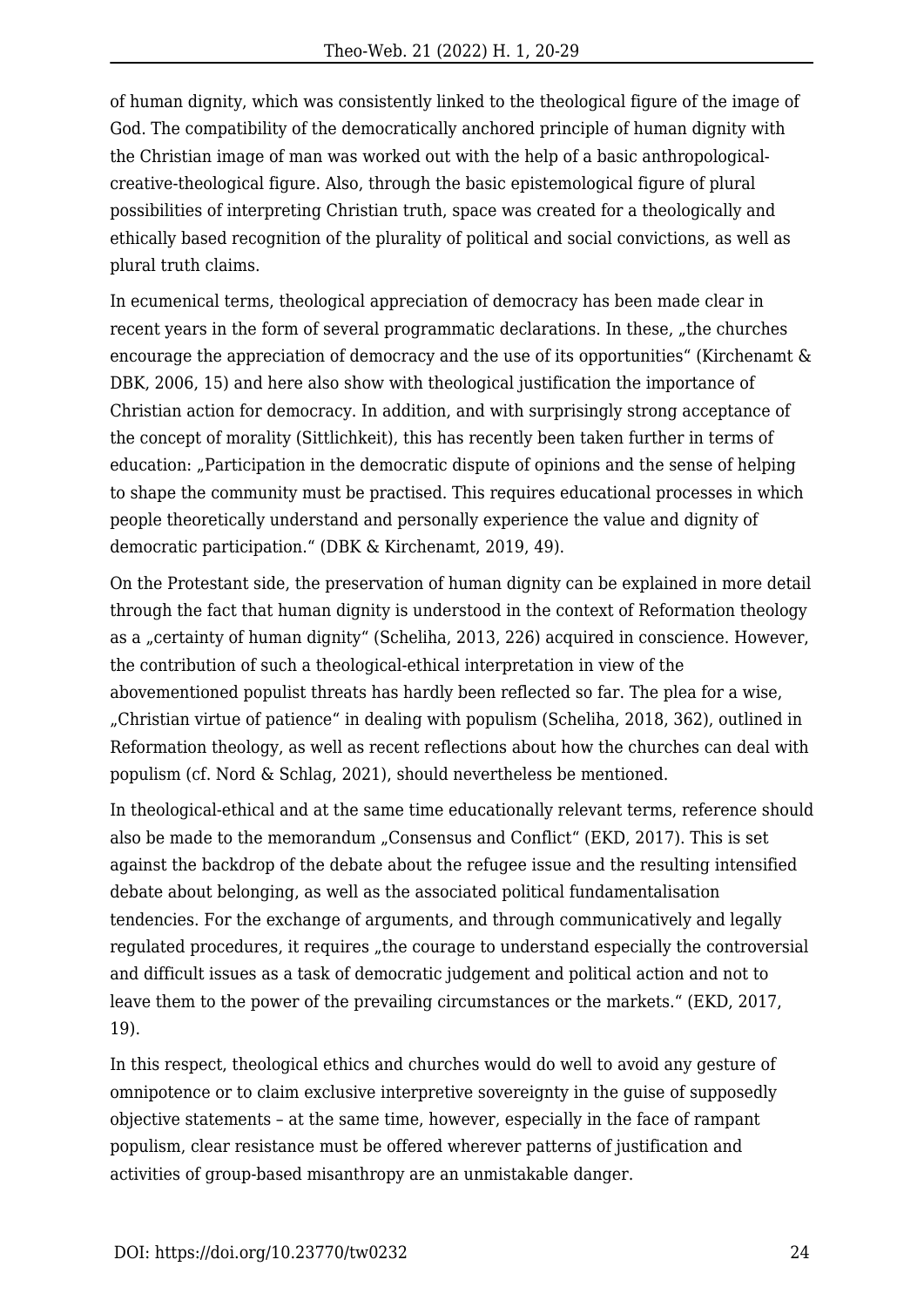### **3 Didactic perspectives**

#### **3.1 Didactic orientations**

For the present context it is essential to mention that religious education has been dealing increasingly intensively with social issues and problems since the late 1960s. For the next decades, curricula and textbooks included topics with a relevance to politics and democracy as a fixed component of teaching and learning – not infrequently with a decidedly emancipatory and liberation-theological orientation. This was followed around the turn of the millennium by a certain cyclical slowdown in the political dimension of religious education. Theoretical treatments of the connection between religious and political education have only recently been intensified again, on the part of both Catholic and Protestant religious education (cf. Grümme, 2009; Schlag, 2010; Könemann 2016; Schlag 2016), most recently in a critical-emancipatory, interdisciplinary and at the same time ecumenical orientation (Grümme & Schlag 2019; Gärtner & Herbst, 2020). In this context, reference should be made to studies in religious education that take a closer look at ethical issues (cf. Lindner & Zimmermann, 2021), now also the 'Fridays for Future' movement (Bederna, 2019) and especially from the perspective of aspects of human dignity and human rights (cf. Schweitzer, 2011; Suhner, 2020; 2022).

In connection with the current debate on competences, relevant competence-oriented models can also be interpreted in terms of their democracy-relevant perspectives: as basic process-related competences of religious education, the target perspective here is formed by the ability to perceive and present, to interpret, to judge, to engage in dialogue, and to shape and act. Thematically relevant competences are «to communicate and cooperate respectfully with members of other religions and with people of other world views." (Kirchenamt der EKD, 2010, 18)

Religious education in such a competence-oriented, democratically relevant and perspective which is critical of populism can at the same time tie in with the competences and standards of the pedagogical idea of avoiding overpowering and indoctrination. This is linked to the necessity of intersubjective learning processes: the experience of the concrete other as an equal counterpart makes it possible to enter into a dialogue in which the boundaries of 'native' and 'foreign' are examined, shifted and put at risk. Such forms of intersubjective communication, in which one engages with what is supposedly foreign or rejected, are of course risky since they set clear boundaries in motion, render judgements that have been made invalid and require reorientation (Lenz, 2021).

From this fundamentally intersubjective orientation towards the acquisition and cultivation of tolerance of ambiguity, religious education can be understood in a broad as well as deep theological sense as a contribution to democracy when aspects of human dignity and the recognition of the other, equality regardless of gender, origin, race or religion are raised. However a decidedly ambiguity-promoting and theological approach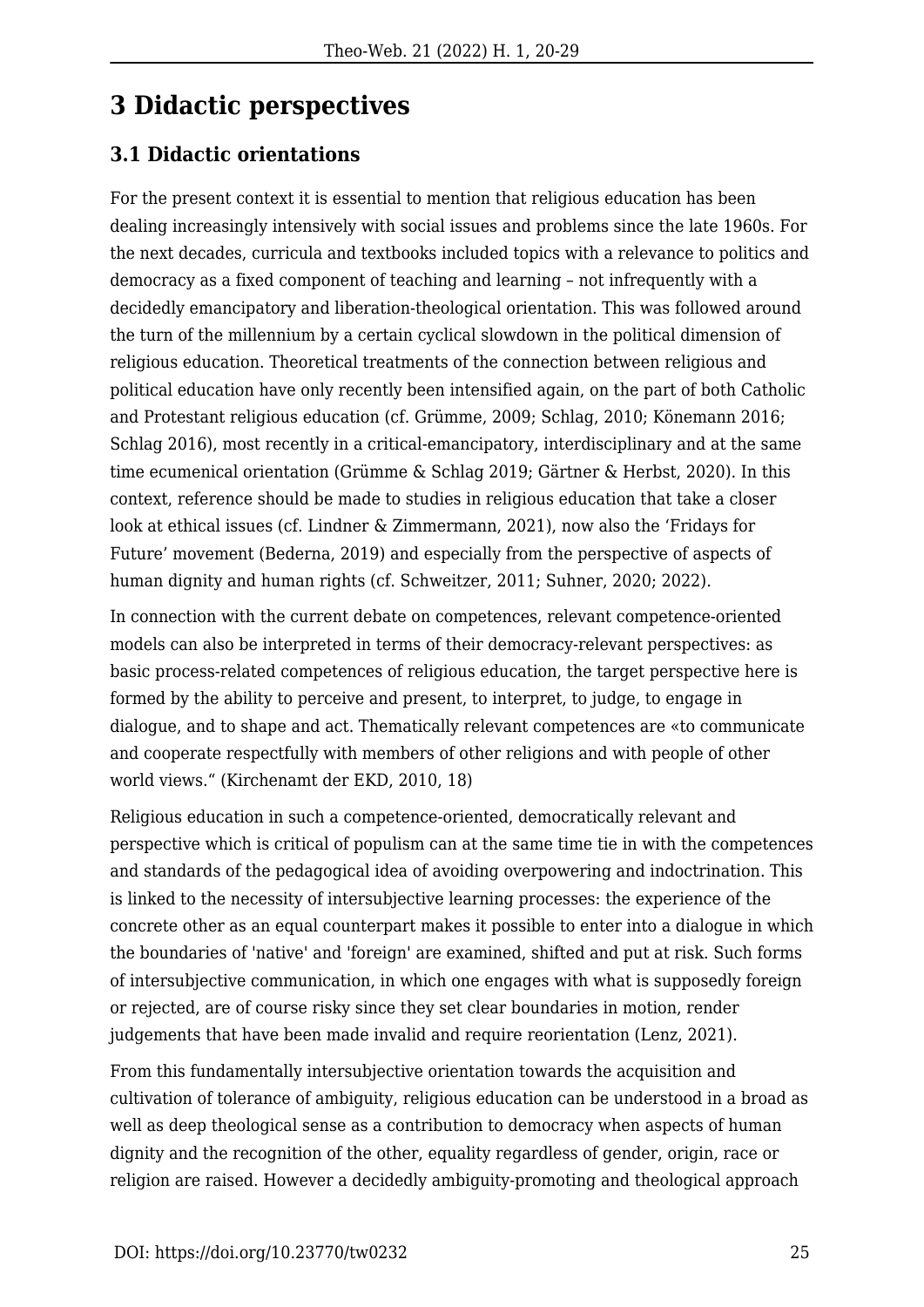is helpful, in order to make the distinction from citizenship education possible, on the one hand, and to avoid being narrowed down to pure value education, on the other.

At the same time, a professional-theoretical aspect is also of essential importance for religious education relevant to democracy: teachers are faced with the responsibility of reflecting on their own attitude to aspects of democracy and the political arena. This requires a specific ethos from which teachers ask themselves when planning and dealing with each topic to what extent it is or can become relevant to democracy. Those responsible for religious education have to understand their teaching within the horizon of a tolerance of ambiguity not only as an essential contribution to general education, but also as an important component of democratic school culture and thus of a broader orientation towards the common good.

#### **3.2 Didactic concretisations**

Compared to the programmatic reflections within the theory of religious education, didactic concretisations, especially for questions of dealing with populism, have so far been scarce (cf. for example a completely absent practical orientation of the corresponding WiReLex article by Kronenberg & Becker, 2020). In addition, due to the thematic topicality, both curriculum development and the creation of teaching and learning materials lag considerably behind the concrete democratically relevant processes. At least, substantial handouts on dealing with populism and right-wing extremism can be found on various church portals, which also focus on the educational dimension or the concrete thematic work in the area of religious education (cf. Sekretariat der DBK, 2019; exemplary for several Protestant regional churches ELKB, 2017).

The EKD initiative "Dein Glaube - Deine Demokratie" (Your Faith - Your Democracy) (EKD, 2019) is an example of how such didactic concretisations can be imagined, for instance when it says: "Politics without religious education all too quickly confuses God and man and believes it has to save the 'world'. Therefore: stand up for our democracy, concretely, wisely, practically - trusting that the rest is God's business." (p. 2). The deliberately discursive, open and at the same time theologically founded character of such a commitment is also recognisable here in the conclusion: "Fight passionately for our democracy against everything that endangers it – but never against people." (p. 2).

Nevertheless, more intensive reflection on the didactic connection of biblical themes and motifs with the treatment of current theological questions is still pending for religious education. For example, it is necessary to consider more precisely with which claim to validity the thematisation of prophetic tradition can take place in life-serving forms – in all openness to the manifold ambiguities of prophetic tradition and God's speech of truth itself (cf. Schlag, 2017; in an exemplary way laid out in a religious education and explicitly theological perspective for the question of dealing with "Heimat", racism,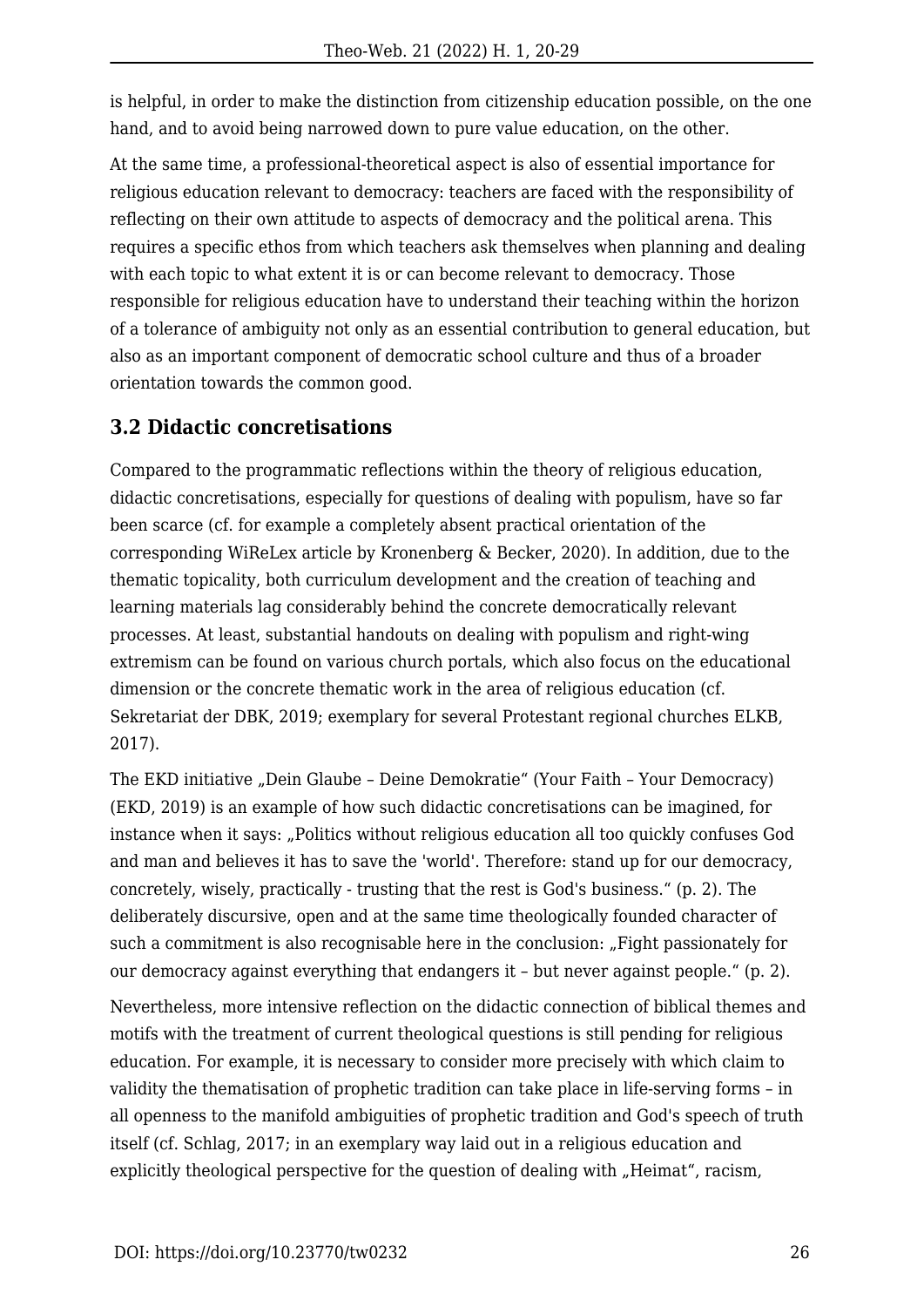exclusion and belonging, cf. Schlag, 2021).

Democracy and resistance to inhumane sentiments and practices mark the value and significance of a religiously influenced, ambiguity-tolerant educational culture. The dispute about what is right and appropriate is an essential part of democracy and cannot be silenced by the blinding of factual ambiguities or reference to supposed unambiguities. For religious education, being sensitive for plurality and difference in the face of current threats to democracy, a personality-oriented, as well as a clear theological and ethical profile is a promising contribution for strengthening democracy in the public realm.

#### **References**

Arendt, H. (2007). *Vita activa.* 5. Aufl. München/Zürich: piper.

- Bauer, T. (2011). *Die Kultur der Ambiguität. Eine andere Geschichte des Islams.* Berlin: Verlag der Weltreligionen.
- Bauer, T. (2018). *Die Vereindeutigung der Welt.* Ditzingen: Reclam.
- Bederna, K. (2019). *Every day for future. Theologie und religiöse Bildung für nachhaltige Entwicklung.* Ostfildern: Matthias-Grünewald-Verlag.
- Crouch, C. (2012): *Postdemokratie.* Berlin: Suhrkamp.
- Crouch, C. (2021). *Postdemokratie revisited.* Frankfurt a.M.: Suhrkamp.
- EKD (Hrsg.) (2017). *Konsens und Konflikt. Politik braucht Auseinandersetzung. Zehn Impulse der Kammer für Öffentliche Verantwortung der EKD zu aktuellen Herausforderungen der Demokratie in Deutschland.* Hannover.
- EKD (Hrsg.) (2019). *"Dein Glaube Deine Demokratie!" Ein protestantischer Aufruf zur Stärkung der Demokratie der EKD-Bildungskammer.* Hannover.
- ELKB (Hrsg.) (2017). *Ja zu gelebter Menschenfreundlichkeit Gottes. Nein zum Rechtsextremismus. Haltungen, Erfahrungen und Perspektiven der ELKB.* München.
- Frenkel-Brunswik, E. ([1949] 1996). *Studien zur autoritären Persönlichkeit. Ausgewählte Schriften.* Graz: Nauser & Nauser.
- Gärtner, C. & Herbst, J.-H. (Hrsg.) (2020). *Kritisch-emanzipatorische Religionspädagogik. Diskurse zwischen Theologie, Pädagogik und Politischer Bildung.* Wiesbaden: Springer VS.
- Grümme, B. (2009). *Religionsunterricht und Politik. Bestandsaufnahme, Grundsatzüberlegungen. Perspektiven für eine politische Dimension des Religionsunterrichts.* Stuttgart: Kohlhammer.
- Grümme, B. & Schlag, T. (2019). Art. Emanzipation. In *Wirelex* (https://www.bibelwissenschaft.de/fileadmin/buh\_bibelmodul/media/wirelex/pdf/Eman zipation\_\_2019-02-05\_13\_13.pdf).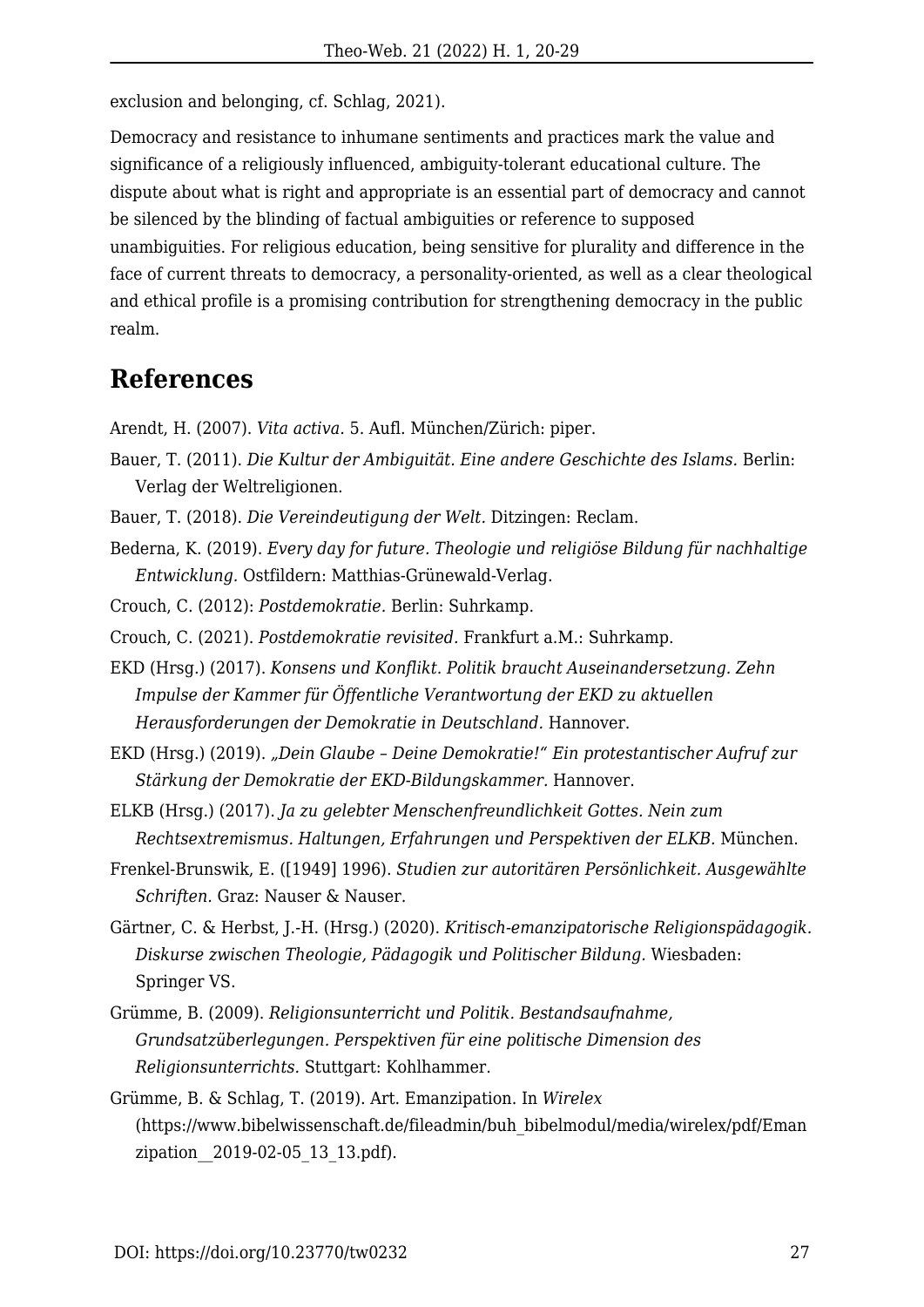- Kirchenamt der EKD (Hrsg.) (1985). *Evangelische Kirche und freiheitliche Demokratie. Der Staat des Grundgesetzes als Angebot und Aufgabe.* Gütersloh: Gütersloher Verlagshaus.
- Kirchenamt der Evangelischen Kirche in Deutschland & Sekretariat der Deutschen Bischofskonferenz (Hrsg.) (2006). *Demokratie braucht Tugenden.* Hannover & Bonn.
- Kirchenamt der EKD (Hrsg.), (2010). *Kompetenzen und Standards für den Evangelischen Religionsunterricht in der Sekundarstufe I. Ein Orientierungsrahmen.* Hannover.
- Klessmann, M. (2018). *Ambivalenz und Glaube. Warum sich in der Gegenwart Glaubensgewissheit zu Glaubensambivalenz wandeln muss.* Stuttgart: Kohlhammer.
- Könemann, J. (2016). Politische Religionspädagogik. In *WiReLex* (http://www.bibelwissenschaft.de/stichwort/100114/).
- Lenz, C. (2021). *Ambiguitätstoleranz ein zentrales Konzept für Demokratiebildung in diversen Gesellschaften* (https://www.ufuq.de/ambiguitaetstoleranz-ein-zentrales-konzept-fuer-demokratiebild ung-in-diversen-gesellschaften/).
- Levitsky, S. & Ziblatt, D. (2018). *Wie Demokratien sterben.* München: Pantheon.
- Lindner, K. & Zimmermann, M. (Hg.) (2021). *Handbuch ethische Bildung. Religionspädagogische Fokussierungen.* Tübingen: Mohr Siebeck.
- Mudde, C. & Kaltwasser, C. R. (2017). *Populism. A Very Short Introduction.* Oxford: Oxford University Press.
- Müller, J.-W. (2016). *Was ist Populismus? Ein Essay.* Berlin: Suhrkamp.
- Nord, I. & Schlag, T. (Hrsg.) (2021). *Die Kirchen und der Populismus: Interdisziplinäre Recherchen in Gesellschaft, Religion, Medien und Politik.* Leipzig: Evangelische Verlagsanstalt.
- Scheliha A. v. (2013). *Protestantische Ethik des Politischen.* Tübingen: Mohr Siebeck.
- Scheliha, A. v. (2018). Rechtspopulismus als Herausforderung für die protestantische Ethik des Politischen. In Ders.: *Religionspolitik* (p. 341–364). Tübingen: Mohr Siebeck.
- Schlag, T. (2010). *Horizonte demokratischer Bildung. Evangelische Religionspädagogik in politischer Perspektive.* Freiburg i. Br. u.a.: Herder.

Schlag, T. (2016). Demokratie. In *WiReLex*

(http://www.bibelwissenschaft.de/stichwort/100207/)

- Schlag, T. (2017). Alttestamentliche Prophetie als Thema religiöser und interreligiöser Bildung. Hermeneutische Überlegungen zur religionspädagogischen "Wahrnehmung" des Alten Testaments. *Evangelische Theologie, 77(2)*, p. 146–160.
- Schlag, T. (2021). "Du hast mitzusingen, N.!" Religionspädagogische Ansichten über die Fussball-Heimat Deutschland. In *Zeitschrift für Pädagogik und Theologie*, 73(4), p. 394–411.
- Schweitzer, F. (2011). *Menschenwürde und Bildung. Religiöse Voraussetzungen der*